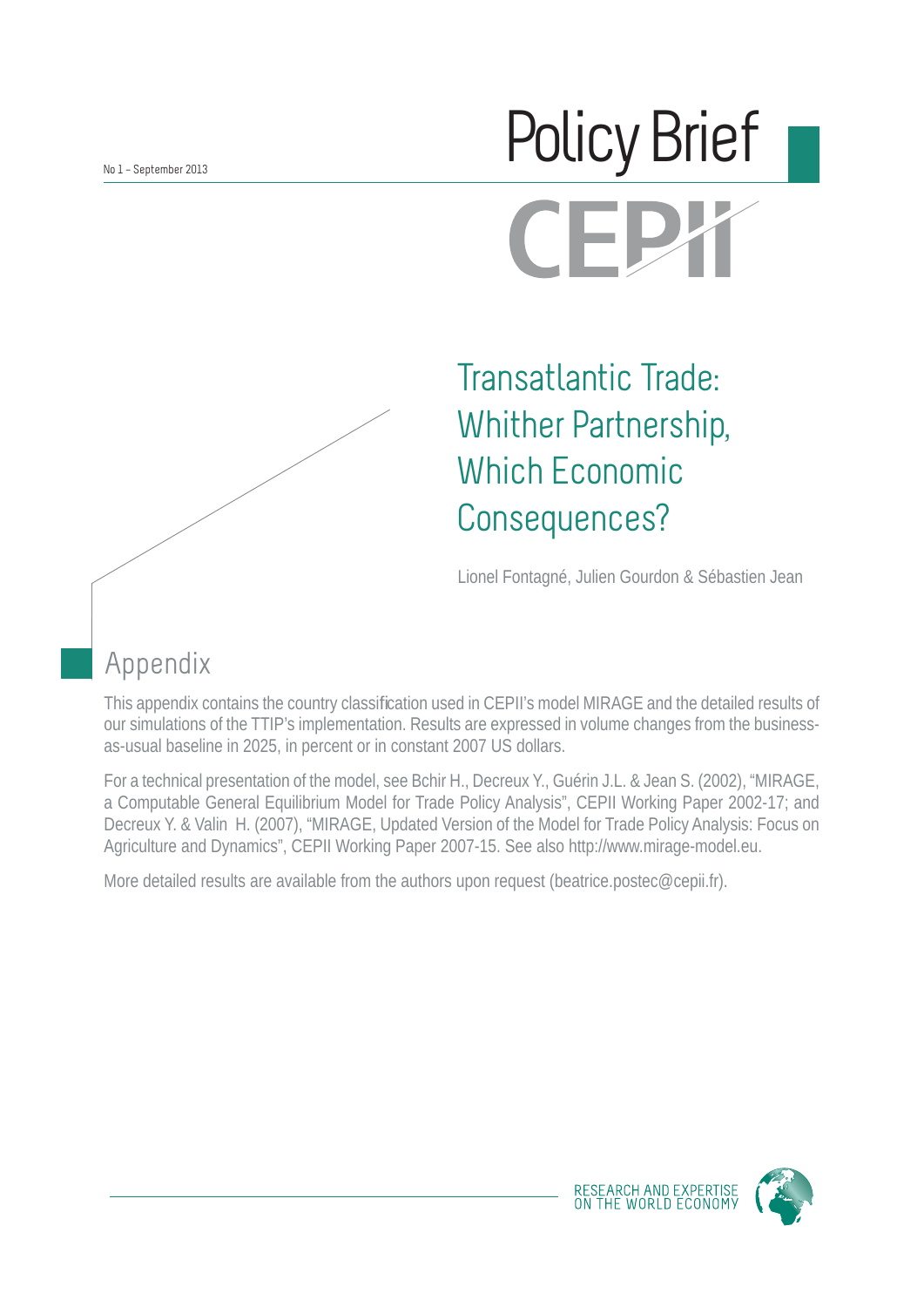| Large Group | Group           | <b>List of Countries</b>                                                                                |
|-------------|-----------------|---------------------------------------------------------------------------------------------------------|
| EU27        | North Europe    | Austria, Belgium, Denmark, Finland, Ireland,<br>Luxemburg, Netherland and Sweden                        |
|             | South Europe    | Cyprus, Greece, Italy, Malta, Portugal and Spain                                                        |
|             | Enlargment      | Bulgaria, Croatia, Czech Rep., Hungary, Latvia,<br>Lithuania, Poland, Romania, Slovakia and<br>Slovenia |
|             | <b>UK</b>       | UK                                                                                                      |
|             | France          | France                                                                                                  |
|             | Germany         | Germany                                                                                                 |
| US          | <b>USA</b>      | US                                                                                                      |
| RoW*        | China           | China                                                                                                   |
|             | Russia          | Russia                                                                                                  |
|             | Canada          | Canada                                                                                                  |
|             | Mexico          | Mexico                                                                                                  |
|             | Japan           | Japan                                                                                                   |
|             | Countries nec** | Other countries                                                                                         |

#### Table A.1 - MIRAGE's country classification

\* Rest of the world

\*\* nec: not elsewhere classifed

Note: each "group" is singled out in the model.



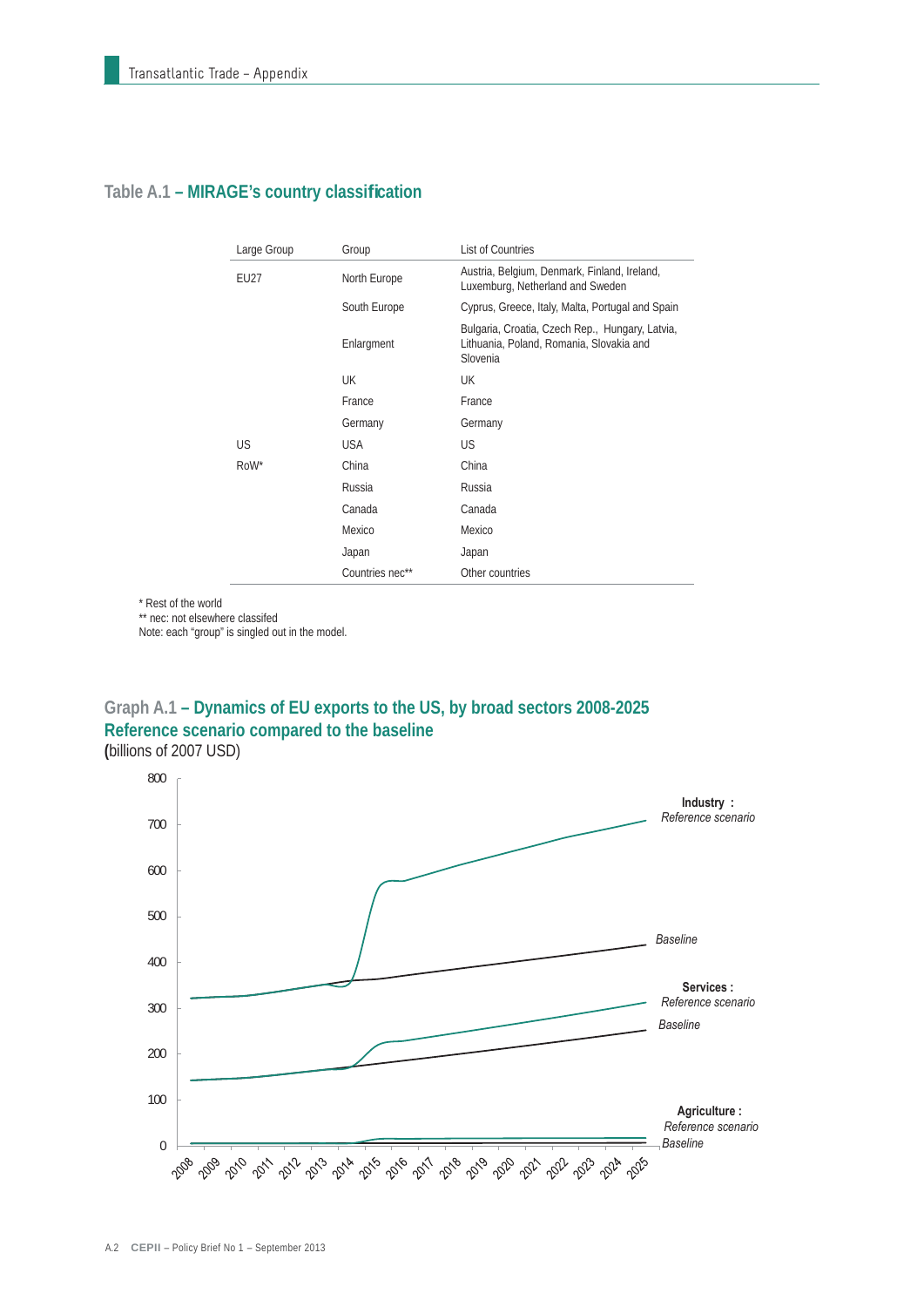| Importer    | Exporter      | <b>Bilateral trade</b> | Importer      | Exporter  | <b>Bilateral trade</b> |
|-------------|---------------|------------------------|---------------|-----------|------------------------|
| <b>US</b>   | Canada        | $-1.7$                 | Canada        | <b>US</b> | $-1.7$                 |
| US          | China         | $-2.4$                 | China         | <b>US</b> | $-1.5$                 |
| US          | EFTA          | $-2.0$                 | <b>EFTA</b>   | <b>US</b> | $-1.1$                 |
| US          | Japan         | $-4.1$                 | Japan         | US        | $-1.8$                 |
| US          | Mexico        | $-1.7$                 | Mexico        | <b>US</b> | $-1.9$                 |
| US          | Russia        | $-1.1$                 | Russia        | <b>US</b> | $-1.2$                 |
| US          | Countries nec | $-1.3$                 | Countries nec | US        | $-1.2$                 |
|             |               |                        |               |           |                        |
| EU27        | Canada        | 0.6                    | Canada        | EU27      | $-1.8$                 |
| EU27        | China         | 0.7                    | China         | EU27      | $-1.9$                 |
| EU27        | EFTA          | $-0.6$                 | EFTA          | EU27      | $-1.3$                 |
| EU27        | Japan         | 0.4                    | Japan         | EU27      | $-1.5$                 |
| EU27        | Mexico        | 1.5                    | Mexico        | EU27      | $-2.1$                 |
| <b>EU27</b> | Russia        | 0.0                    | Russia        | EU27      | $-1.1$                 |
| EU27        | Countries nec | $-0.1$                 | Countries nec | EU27      | $-1.3$                 |

#### **Table A.2 – Reference scenario - US and EU bilateral trade with third countries** (volume, percentage in the long run)

Note: these resuls complete the ones given in Table 2.

#### **Table A.3 – Reference scenario - Imports and exports, US, EU and Rest of the world** (volume, percentage in the long run)

|                      | Imports |        |             |          |         |
|----------------------|---------|--------|-------------|----------|---------|
|                      |         | Total  | Agriculture | Industry | Service |
| RoW                  | $-0.4$  | $-0.3$ | $-0.2$      | $-0.4$   | 0.2     |
| <b>USA</b>           | 7.5     | 10.1   | 12.6        | 12.2     | 3.2     |
| <b>EU27</b>          | 2.2     | 2.3    | 0.6         | 1.9      | 3.6     |
| (excluding intra EU) | 7.4     | 7.6    | 7.0         | 8.9      | 4.5     |
| (intra EU only)      | $-1.3$  | $-1.3$ | $-2.7$      | $-2.3$   | 2.8     |
| Of which:            |         |        |             |          |         |
| Germany              | 2.5     | 2.1    | $-2.6$      | 2.0      | 2.9     |
| UK                   | 3.0     | 4.2    | 0.5         | 3.9      | 4.8     |
| France               | 2.5     | 2.6    | $-0.3$      | 2.6      | 3.1     |
| Enlargment           | 1.2     | 1.3    | 4.2         | 0.8      | 3.3     |
| North Europe         | 2.0     | 2.0    | $-0.2$      | 1.6      | 3.6     |
| South Europe         | 2.0     | 2.3    | 2.8         | 1.8      | 3.4     |

Note: these resuls complete the ones given in Table 3.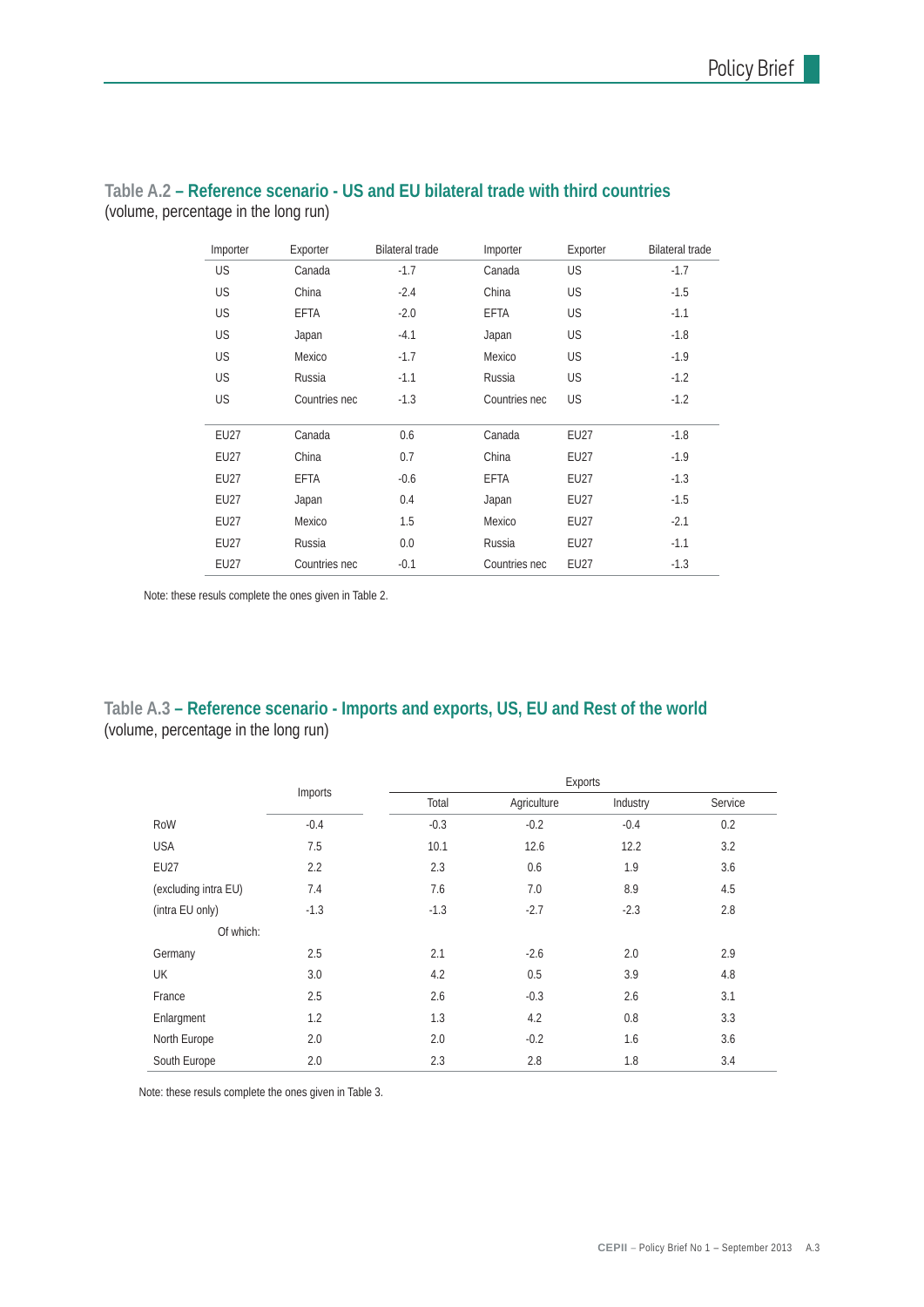### **Table A.4 – Reference scenario - Imports by sector, US and EU**

(volume changes in the long run, in percent and in billions of 2007 USD)

|                       |                | <b>USA</b>             | EU27                    |                        |  |
|-----------------------|----------------|------------------------|-------------------------|------------------------|--|
|                       | $\%$           | <b>Billions of USD</b> | $\%$                    | <b>Billions of USD</b> |  |
| Agriculture           | 14             | 9,5                    | $\overline{\mathbf{4}}$ | 15,9                   |  |
| Cereals               | 4              | 0,1                    | 6                       | 1,5                    |  |
| Dairy                 | 193            | 5,2                    | 8                       | 3,7                    |  |
| Fibercrops            | 10             | 1,1                    | $\overline{2}$          | 1,0                    |  |
| Meat                  | 12             | 1,6                    | 8                       | 6,0                    |  |
| Other Primary         | 3              | 0,4                    | $\boldsymbol{0}$        | 0,1                    |  |
| Sugar                 | 3              | 0,1                    | 23                      | 1,8                    |  |
| Vegetable Fruit & Oil | 5              | 1,2                    | $\overline{2}$          | 1,9                    |  |
| Industry              | $\overline{7}$ | 196,6                  | $\sqrt{2}$              | 127,9                  |  |
| Berverage & Tobacco   | 10             | 2,2                    | $\overline{2}$          | 1,4                    |  |
| Chemicals             | 17             | 52,2                   | $\overline{4}$          | 51,0                   |  |
| Electronic            | 1              | 5,3                    | $\mathbf{1}$            | $4,8$                  |  |
| Food products         | 8              | 3,4                    | $\overline{2}$          | 3,0                    |  |
| Machinery             | 11             | 59,2                   | $\mathbf{1}$            | 16,8                   |  |
| Metals                | 7              | 13,8                   | $\mathbf{1}$            | 8,8                    |  |
| Other manufacture     | 4              | 8,1                    | 3                       | 10,6                   |  |
| Processed coal        | 3              | 4,5                    | $\mathbf 0$             | 1,3                    |  |
| Textile               | 3              | 7,2                    | 1                       | 5,9                    |  |
| Transport equipment   | 7              | 33,1                   | $\overline{2}$          | 18,2                   |  |
| Wood and Paper        | 6              | 7,9                    | $\overline{2}$          | 6,2                    |  |
| Services              | 9              | 57,0                   | 3                       | 60,3                   |  |
| Air Transport         | 5              | 3,3                    | $\overline{2}$          | 3,1                    |  |
| Assurance             | 16             | 10,1                   | $\overline{4}$          | 2,6                    |  |
| <b>Business</b>       | 10             | 20,0                   | 3                       | 20,6                   |  |
| Communication         | 9              | 1,5                    | 3                       | 3,5                    |  |
| Construction          | 19             | 1,0                    | $\overline{4}$          | 2,6                    |  |
| Finance               | 19             | 13,2                   | 5                       | 10,2                   |  |
| <b>Other Service</b>  | $\overline{2}$ | 0,0                    | $\mathbf{1}$            | 0,3                    |  |
| <b>Public Service</b> | 1              | 0,6                    | $\mathbf{1}$            | 1,0                    |  |
| Recreational          | 1              | 0,2                    | $\mathbf{1}$            | 0,8                    |  |
| Sea Transport         | 6              | 0,2                    | 2                       | 1,3                    |  |
| Trade                 | 8              | 3,4                    | $\sqrt{3}$              | 8,3                    |  |
| Transport             | 4              | 3,5                    | $\overline{2}$          | 6,1                    |  |
| Energy                | 1              | 6,4                    | $\pmb{0}$               | $-0,4$                 |  |
| Coal                  | $\overline{2}$ | 0,1                    | $\boldsymbol{0}$        | $-0,1$                 |  |
| Electricity           | 3              | 0,1                    | $\boldsymbol{0}$        | 0,1                    |  |
| Gas                   | $\overline{2}$ | 1,1                    | $\boldsymbol{0}$        | $-0,4$                 |  |
| Oil                   | $\mathbf{1}$   | 5,2                    | $\boldsymbol{0}$        | $-0,1$                 |  |
| <b>Total imports</b>  | $\overline{7}$ | 269                    | $\overline{2}$          | 204                    |  |

Note: these resuls complete the ones given in Table 3.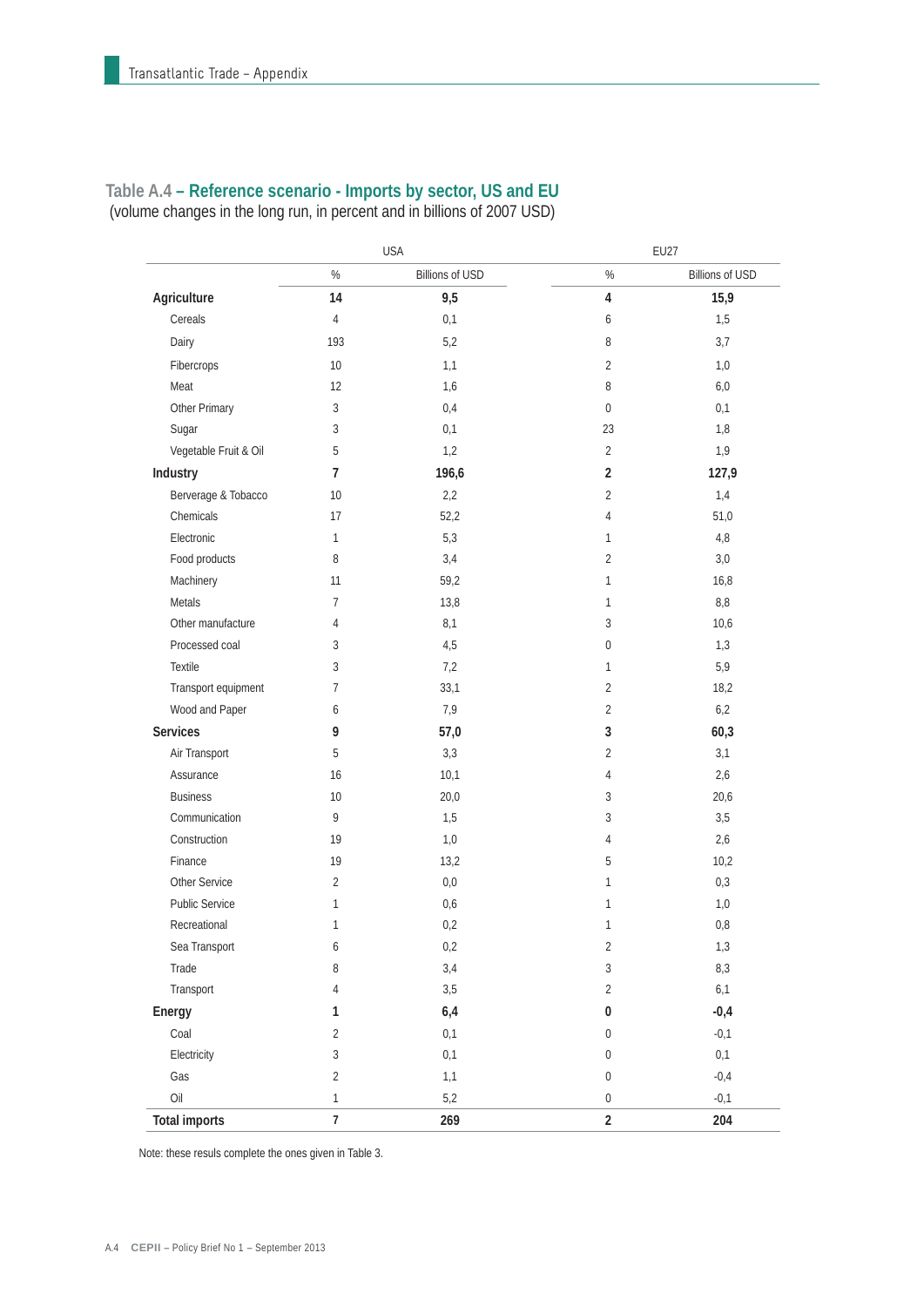|                       | <b>USA</b>      |                        |                | EU27                   |                  | Germany                |                | UK                     |  |
|-----------------------|-----------------|------------------------|----------------|------------------------|------------------|------------------------|----------------|------------------------|--|
|                       | $\%$            | <b>Billions of USD</b> | $\%$           | <b>Billions of USD</b> | $\%$             | <b>Billions of USD</b> | $\%$           | <b>Billions of USD</b> |  |
| Agriculture           | 13              | 21,2                   | 1              | 2,3                    | $-3$             | $-1,2$                 | 0              | 0,1                    |  |
| Cereals               | 5               | 2,0                    | $-4$           | $-0,8$                 | $-5$             | $-0,2$                 | $-7$           | $-0,1$                 |  |
| Dairy                 | 101             | 5,2                    | 6              | 3,7                    | $-3$             | $-0,4$                 | 8              | 0,2                    |  |
| Fibercrops            | 5               | 1,1                    | 3              | 0,8                    | 4                | 0,1                    | 7              | 0,0                    |  |
| Meat                  | 36              | 9,4                    | $-3$           | $-2,2$                 | $-5$             | $-0,6$                 | 3              | $0,1$                  |  |
| Other Primary         | $-1$            | $-0,2$                 | 0              | 0,0                    | $\boldsymbol{0}$ | 0,0                    | 0              | 0,0                    |  |
| Sugar                 | 41              | 0,2                    | 28             | 1,6                    | $-6$             | 0,0                    | $-7$           | 0,0                    |  |
| Vegetable Fruit & Oil | 8               | 3,6                    | $-1$           | $-0,8$                 | -2               | $-0,1$                 | $-3$           | $-0,1$                 |  |
| Industry              | 12              | 202,7                  | $\overline{2}$ | 128,1                  | $\overline{2}$   | 35,1                   | 4              | 20,7                   |  |
| Berverage & Tobacco   | 19              | 1,6                    | $\overline{2}$ | 1,9                    | 0                | 0,1                    | 1              | 0,2                    |  |
| Chemicals             | 38              | 136,0                  | 0              | $-6,5$                 | $-1$             | $-4,2$                 | $\overline{2}$ | 2,7                    |  |
| Electronic            | $\mathbf{1}$    | 0,9                    | 0              | 1,5                    | $-1$             | $-0,5$                 | $\overline{2}$ | 0,5                    |  |
| Food products         | 13              | 4,2                    | 1              | 1,7                    | $\mathbf{1}$     | 0,2                    | 1              | 0,1                    |  |
| Machinery             | $\overline{2}$  | 7,6                    | 5              | 66,8                   | 5                | 23,4                   | 9              | 8,9                    |  |
| Metals                | $\mathbf{1}$    | 1,9                    | 2              | 12,0                   | $\overline{2}$   | 3,0                    | 3              | 1,9                    |  |
| Other manufacture     | 30              | 13,4                   | 3              | 5,8                    | $-1$             | $-0,3$                 | 6              | 1,2                    |  |
| Processed coal        | 1               | 1,7                    | 1              | 3,2                    | $\mathbf{1}$     | 0,2                    | 2              | 0,7                    |  |
| Textile               | 17              | 5,2                    | 3              | 7,8                    | $\mathbf{1}$     | 0,3                    | 4              | 0,4                    |  |
| Transport equipment   | 7               | 24,3                   | $\overline{2}$ | 32,2                   | 3                | 12,7                   | 4              | 3,8                    |  |
| Wood and Paper        | 10 <sup>°</sup> | 7,4                    | 0              | 1,9                    | 0                | 0,2                    | 2              | 0,4                    |  |
| <b>Services</b>       | 3               | 17,3                   | 4              | 79,9                   | 3                | 8,5                    | 5              | 18,6                   |  |
| Air Transport         | 4               | 1,7                    | $\overline{2}$ | 4,9                    | $\overline{2}$   | 0,8                    | $\overline{2}$ | $0,8$                  |  |
| Assurance             | 3               | 0,7                    | 10             | 11,4                   | 7                | 1,1                    | 10             | 2,4                    |  |
| <b>Business</b>       | 5               | 5,3                    | 3              | 28,5                   | 4                | 4,6                    | 3              | 5,2                    |  |
| Communication         | $\overline{7}$  | 1,5                    | 3              | 2,8                    | 4                | 0,4                    | 4              | 0,5                    |  |
| Construction          | $\overline{7}$  | 0,8                    | $\overline{2}$ | 2,0                    | $\overline{2}$   | 0,5                    | 2              | 0,1                    |  |
| Finance               | 9               | 5,6                    | 8              | 16,8                   | 5                | 0,7                    | 10             | 8,6                    |  |
| Other Service         | $-2$            | $-0,1$                 | $-1$           | $-0,1$                 | $-1$             | 0,0                    | $-1$           | $0,0$                  |  |
| Public Service        | $-1$            | $-1,7$                 | $-1$           | $-1,0$                 | $-1$             | $-0,3$                 | $-1$           | $-0,2$                 |  |
| Recreational          | $-1$            | $-0,5$                 | $-1$           | $-0,8$                 | $-1$             | $-0,1$                 | $-1$           | $-0,2$                 |  |
| Sea Transport         | 5               | $0,2$                  | 2              | 1,8                    | 1                | 0,1                    | $\mathbf{1}$   | $0,1$                  |  |
| Trade                 | 4               | 1,1                    | 4              | 8,4                    | $\sqrt{2}$       | 0,5                    | 5              | 1,1                    |  |
| Transport             | 5               | $2,8$                  | 3              | 5,5                    | $\overline{2}$   | 0,3                    | $\overline{2}$ | 0,3                    |  |
| Energy                | $-2$            | $-0,9$                 | 0              | $-0,5$                 | $\cdot 1$        | $-0,1$                 | 0              | $-0,2$                 |  |
| Coal                  | $-2$            | $-0,4$                 | 0              | 0,0                    | $\mathbf{1}$     | $0,\!0$                | 0              | $0,0$                  |  |
| Electricity           | $-2$            | $-0,1$                 | $-1$           | $-0,3$                 | $-1$             | $-0,1$                 | $-2$           | $0,0$                  |  |
| Gas                   | $-3$            | $-0,5$                 | 0              | 0,0                    | $\overline{2}$   | $0,\!0$                | 0              | 0,0                    |  |
| Oil                   | $-1$            | 0,0                    | 0              | $-0,1$                 | $\boldsymbol{0}$ | 0,0                    | 0              | $-0,1$                 |  |
| <b>Total exports</b>  | 10              | 240                    | $\overline{2}$ | 210                    | $\overline{2}$   | 42                     | $\overline{2}$ | 39                     |  |

#### **Table A.5 – Reference scenario - Exports by sector, US, EU and EU countries or regions** (volume changes in the long run, in percent and in billions of 2007 USD)

(*Table continued on next page)*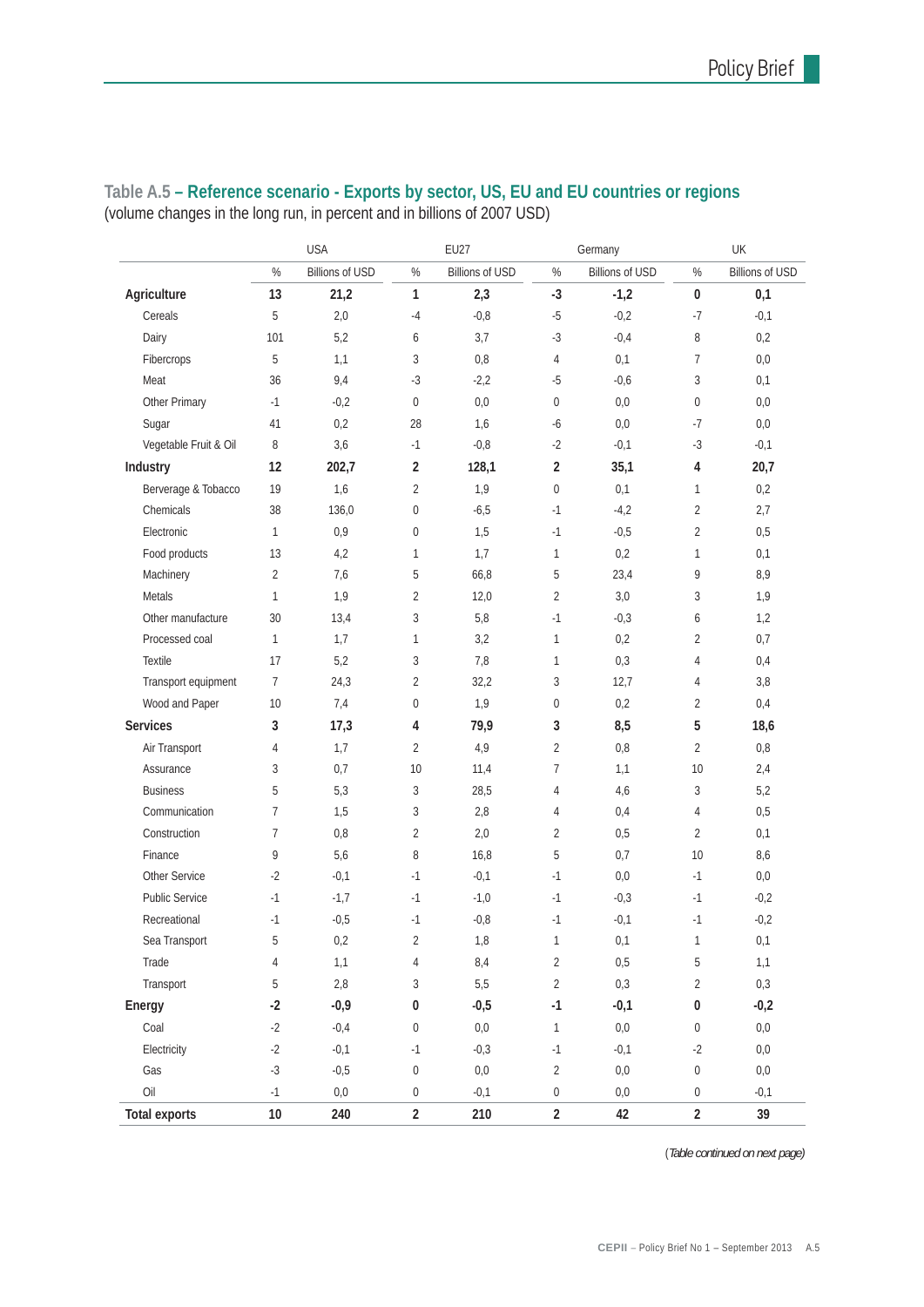|                       | France           |                        |                  | Enlargment             |                  | North Europe           |                  | South Europe           |  |
|-----------------------|------------------|------------------------|------------------|------------------------|------------------|------------------------|------------------|------------------------|--|
|                       | $\%$             | <b>Billions of USD</b> | $\%$             | <b>Billions of USD</b> | $\%$             | <b>Billions of USD</b> | %                | <b>Billions of USD</b> |  |
| Agriculture           | 0                | $-0,1$                 | $\overline{4}$   | 1,9                    | $\pmb{0}$        | $-0,3$                 | 3                | 1,8                    |  |
| Cereals               | $-4$             | $-0,3$                 | $-3$             | $-0,1$                 | $-3$             | $-0,1$                 | $-2$             | 0,0                    |  |
| Dairy                 | 7                | 0,7                    | 4                | 0,3                    | 4                | $0,8$                  | 38               | 2,0                    |  |
| Fibercrops            | $\overline{2}$   | 0,0                    | 10               | 0,2                    | $\mathbf{1}$     | 0,2                    | 6                | 0,2                    |  |
| Meat                  | $-3$             | $-0,3$                 | $-2$             | $-0,3$                 | $-3$             | $-0,8$                 | $-3$             | $-0,4$                 |  |
| Other Primary         | 0                | 0,0                    | $\bf 0$          | 0,0                    | 0                | 0,0                    | 0                | 0,0                    |  |
| Sugar                 | -6               | $-0,1$                 | 166              | 1,9                    | $-6$             | $-0,1$                 | $-3$             | 0,0                    |  |
| Vegetable Fruit & Oil | $-3$             | $-0,2$                 | $-1$             | $-0,1$                 | $-3$             | $-0,4$                 | $\boldsymbol{0}$ | 0,0                    |  |
| Industry              | 3                | 19,8                   | $\mathbf{1}$     | 6,6                    | $\overline{2}$   | 27,2                   | $\overline{2}$   | 18,8                   |  |
| Berverage & Tobacco   | $\overline{2}$   | 0,4                    | $\mathbf{1}$     | 0,1                    | 4                | 0,9                    | $\mathbf{1}$     | 0,2                    |  |
| Chemicals             | $\overline{0}$   | 0,7                    | $-3$             | $-3,4$                 | $\boldsymbol{0}$ | 1,7                    | $-2$             | $-4,1$                 |  |
| Electronic            | $\mathbf{1}$     | 0,3                    | $\mathbf{1}$     | 1,1                    | 0                | $-0,3$                 | $\overline{2}$   | 0,4                    |  |
| Food products         | 1                | 0,2                    | $\mathbf{1}$     | 0,2                    | 0                | 0,2                    | 3                | 0,9                    |  |
| Machinery             | 5                | 6,9                    | 3                | 5,1                    | 5                | 13,3                   | $\overline{4}$   | 9,2                    |  |
| Metals                | $\overline{2}$   | 1,5                    | 1                | 1,4                    | $\mathbf{1}$     | 2,0                    | $\mathbf{1}$     | 2,1                    |  |
| Other manufacture     | 7                | 1,8                    | 1                | 0,2                    | $\overline{2}$   | 0,9                    | $\overline{4}$   | 1,9                    |  |
| Processed coal        | 1                | 0,4                    | $\boldsymbol{0}$ | 0,0                    | $\mathbf{1}$     | 1,1                    | $\overline{2}$   | 0,8                    |  |
| Textile               | 4                | 0,9                    | 1                | 0,2                    | 2                | 0,9                    | 6                | 5,1                    |  |
| Transport equipment   | 3                | 6,3                    | 1                | 1,4                    | 3                | 6,5                    | $\mathbf{1}$     | 1,5                    |  |
| Wood and Paper        | $\mathbf{1}$     | 0,3                    | $\,0\,$          | 0,2                    | $\boldsymbol{0}$ | $-0,1$                 | $\mathbf{1}$     | 0,8                    |  |
| Services              | 3                | 5,8                    | 3                | 6,1                    | 4                | 24,6                   | $\sqrt{3}$       | 16,2                   |  |
| Air Transport         | 3                | 0,8                    | 3                | 0,4                    | $\overline{2}$   | 1,1                    | $\overline{2}$   | 1,0                    |  |
| Assurance             | 4                | 0,3                    | 4                | 0,1                    | 12               | 6,9                    | 5                | 0,6                    |  |
| <b>Business</b>       | 4                | 2,1                    | 4                | 2,6                    | 3                | 6,8                    | $\overline{4}$   | 7,2                    |  |
| Communication         | 3                | 0,2                    | 4                | 0,4                    | 3                | 0,7                    | $\overline{4}$   | 0,5                    |  |
| Construction          | 4                | 0,4                    | 3                | 0,3                    | $\mathbf{1}$     | 0,2                    | 3                | 0,6                    |  |
| Finance               | 6                | 0,2                    | 7                | 0,3                    | 7                | 5,7                    | 6                | 1,2                    |  |
| Other service         | 0                | 0,0                    | $\boldsymbol{0}$ | 0,0                    | $-1$             | 0,0                    | $-1$             | 0,0                    |  |
| <b>Public Service</b> | 0                | 0,0                    | $\boldsymbol{0}$ | 0,0                    | $-2$             | $-0,6$                 | 0                | $-0,1$                 |  |
| Recreational          | 0                | 0,0                    | $\mathbf 0$      | 0,0                    | $-1$             | $-0,2$                 | $-1$             | $-0,2$                 |  |
| Sea Transport         | 3                | 0,3                    | 3                | 0,1                    | 2                | 0,4                    | 2                | $0,\!8$                |  |
| Trade                 | 4                | $0,8$                  | 5                | 0,6                    | $\sqrt{3}$       | 2,3                    | 5                | 3,1                    |  |
| Transport             | 3                | $0,8$                  | 3                | 1,2                    | $\sqrt{3}$       | 1,4                    | $\mathfrak{Z}$   | 1,5                    |  |
| Energy                | 0                | 0,0                    | $\pmb{0}$        | 0,0                    | $\pmb{0}$        | $-0,1$                 | 0                | 0,0                    |  |
| Coal                  | $\boldsymbol{0}$ | 0,0                    | $\boldsymbol{0}$ | 0,0                    | $\boldsymbol{0}$ | $0,\!0$                | $\boldsymbol{0}$ | $0,0$                  |  |
| Electricity           | $\mathbf 0$      | $0,0$                  | $\boldsymbol{0}$ | 0,0                    | $-1$             | $-0,1$                 | $\boldsymbol{0}$ | $0,0$                  |  |
| Gas                   | $\boldsymbol{0}$ | $0,0$                  | $\boldsymbol{0}$ | 0,0                    | $\boldsymbol{0}$ | $0,\!0$                | $\boldsymbol{0}$ | $0,0$                  |  |
| Oil                   | $\boldsymbol{0}$ | $0,0$                  | $\mathbf{1}$     | $0,0$                  | $\boldsymbol{0}$ | 0,0                    | $\boldsymbol{0}$ | $0,0$                  |  |
| <b>Total exports</b>  | $\overline{3}$   | $26\,$                 | $\mathbf{1}$     | 15                     | $\overline{2}$   | 51                     | $\overline{2}$   | 37                     |  |

**Table A.5 – Reference scenario - Exports by sector, US, EU and EU countries or regions** (*continued*) (volume changes in the long run, in percent and in billions of 2007 USD)

Note: these resuls complete the ones given in Table 3.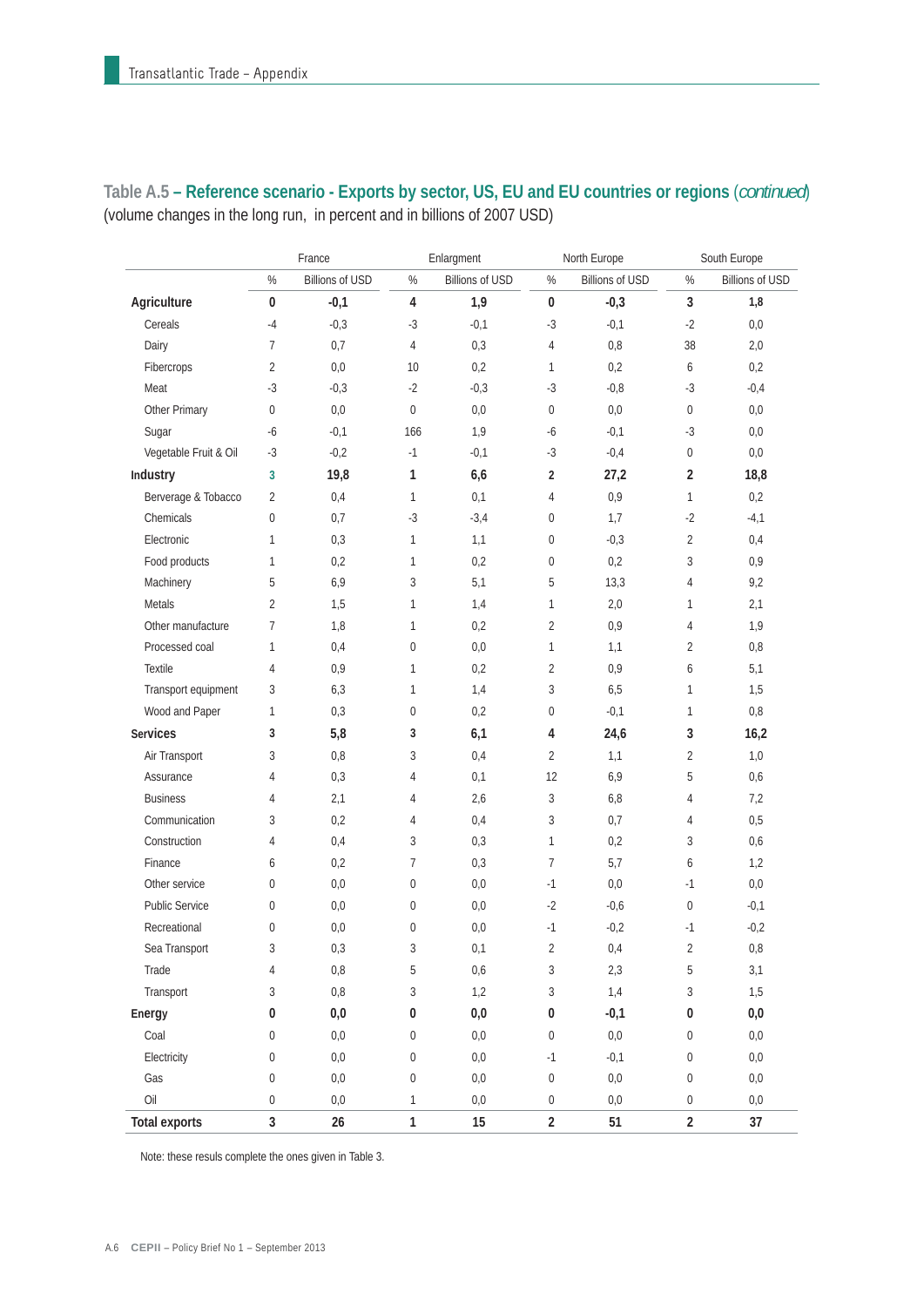|                       | <b>USA</b> |                        |        | <b>EU27</b>            |        | Germany                |        | UK              |  |
|-----------------------|------------|------------------------|--------|------------------------|--------|------------------------|--------|-----------------|--|
|                       | $\%$       | <b>Billions of USD</b> | $\%$   | <b>Billions of USD</b> | $\%$   | <b>Billions of USD</b> | %      | Billions of USD |  |
| Agriculture           | 1,9        | 6,6                    | $-0,8$ | $-5,8$                 | $-1,6$ | $-1,2$                 | $-2,3$ | $-1,1$          |  |
| Cereals               | 2,9        | 1,3                    | $-2,8$ | $-1,5$                 | $-2,5$ | $-0,2$                 | $-5,1$ | $-0,1$          |  |
| Dairy                 | 0,4        | 0,1                    | 0,0    | 0,0                    | $-1,5$ | $-0,3$                 | $-2,2$ | $-0,3$          |  |
| Fibercrops            | 0,4        | 0,1                    | 0,0    | 0,0                    | $-0,7$ | $-0,1$                 | 0,0    | 0,0             |  |
| Meat                  | 3,7        | 3,2                    | $-2,0$ | $-2,8$                 | $-3,2$ | $-0,3$                 | $-3,9$ | $-0,5$          |  |
| Other Primary         | 0,4        | 0,3                    | $-0,1$ | $-0,2$                 | $-0,3$ | 0,0                    | $-0,4$ | $-0,1$          |  |
| Sugar                 | 1,0        | 0,1                    | 1,1    | 0,2                    | $-4,0$ | $-0,1$                 | $-3,8$ | 0,0             |  |
| Vegetable Fruit & Oil | 2,1        | 1,4                    | $-1,4$ | $-1,4$                 | $-2,6$ | $-0,2$                 | $-2,3$ | $-0,1$          |  |
| Industry              | 0,5        | 14,8                   | 0,6    | 26,9                   | 0,9    | 9,6                    | 0,4    | 2,4             |  |
| Berverage & Tobacco   | 0,0        | 0,0                    | 0,5    | 0,7                    | 0,2    | 0,1                    | $-0,1$ | 0,0             |  |
| Chemicals             | 6,2        | 32,0                   | $-2,1$ | $-14,4$                | $-2,8$ | $-4,0$                 | $-1,7$ | $-1,4$          |  |
| Electronic            | $-0,7$     | $-0,5$                 | 0,2    | 0,2                    | $-0,6$ | $-0,2$                 | 0,4    | 0,1             |  |
| Food products         | 0,7        | 1,0                    | 0,1    | 0,2                    | 0,0    | 0,0                    | $-0,1$ | $0,\!0$         |  |
| Machinery             | $-2,6$     | $-18,8$                | 2,4    | 23,8                   | 2,8    | 9,2                    | 3,0    | 3,2             |  |
| Metals                | $-1,6$     | $-6,3$                 | 0,9    | 6,4                    | 1,1    | 1,7                    | 0,9    | 0,6             |  |
| Other manufacture     | 2,0        | 2,9                    | 0,1    | 0,5                    | $-0,5$ | $-0,3$                 | $-0,8$ | $-0,4$          |  |
| Processed coal        | 0,9        | 0,1                    | 0,3    | 0,1                    | 0,0    | 0,0                    | 0,7    | 0,0             |  |
| Textile               | 0,9        | 0,7                    | 1,1    | 2,2                    | 0,3    | 0,1                    | $-0,4$ | $-0,1$          |  |
| Transport equipment   | 0,5        | 1,9                    | 1,4    | 7,3                    | 1,9    | 3,2                    | 1,1    | 0,8             |  |
| Wood and Paper        | 0,4        | 1,9                    | 0,0    | $-0,2$                 | $-0,1$ | $-0,1$                 | $-0,5$ | $-0,4$          |  |
| <b>Services</b>       | 0,2        | 42,9                   | 0,5    | 77,6                   | 0,4    | 11,8                   | 0,5    | 17,1            |  |
| Air Transport         | 0,1        | 0,1                    | 1,0    | 0,6                    | 0,9    | 0,1                    | 0,9    | 0,1             |  |
| Assurance             | $-0,5$     | $-2,3$                 | 1,6    | 3,7                    | 0,9    | 0,4                    | 1,4    | 0,7             |  |
| <b>Business</b>       | $-0,1$     | $-3,4$                 | 0,4    | 19,0                   | 0,3    | 3,0                    | 0,4    | $3,8$           |  |
| Communication         | 0,2        | 0,9                    | 0,3    | 1,8                    | 0,2    | 0,2                    | 0,5    | 0,6             |  |
| Construction          | 0,6        | 8,1                    | 0,5    | 9,4                    | 0,7    | 1,4                    | 0,5    | 1,3             |  |
| Finance               | 0,0        | 0,6                    | 0,6    | 4,7                    | 0,2    | 0,3                    | 2,8    | 2,4             |  |
| Other Service         | 0,3        | 5,1                    | 0,3    | 1,5                    | 0,2    | 0,3                    | 0,3    | 0,3             |  |
| Public Service        | 0,4        | 19,5                   | 0,5    | 23,6                   | 0,6    | 4,0                    | 0,5    | 4,5             |  |
| Recreational          | 0,4        | 3,4                    | 0,3    | 2,7                    | 0,3    | 0,5                    | 0,3    | 0,4             |  |
| Sea Transport         | $0,5$      | 0,2                    | $0,5$  | 0,3                    | $0,2$  | $0,1$                  | 0,4    | $0,1$           |  |
| Trade                 | 0,3        | 8,8                    | 0,5    | 8,0                    | 0,3    | 1,4                    | 0,5    | 2,5             |  |
| Transport             | 0,5        | 1,9                    | 0,4    | 2,2                    | 0,2    | 0,2                    | 0,3    | 0,4             |  |
| Energy                | 0,2        | 1,0                    | $-0,1$ | $-0,4$                 | $-0,3$ | $-0,2$                 | $-0,1$ | $-0,2$          |  |
| Coal                  | 0,2        | $0,1$                  | $-0,4$ | $-0,2$                 | $-0,6$ | $-0,1$                 | $-0,4$ | $0,0$           |  |
| Electricity           | 0,5        | 1,1                    | $0,1$  | 0,2                    | $-0,1$ | $-0,1$                 | $0,1$  | $0,1$           |  |
| Gas                   | 0,1        | $0,1$                  | $-0,4$ | $-0,1$                 | $-0,2$ | 0,0                    | $-0,4$ | $0,0$           |  |
| Oil                   | $-0,1$     | $-0,3$                 | $-0,2$ | $-0,2$                 | $-0,3$ | 0,0                    | $-0,2$ | $-0,2$          |  |
| Total (GDP)           | 0.3        | 65                     | 0.3    | 98                     | 0.4    | 20                     | 0.4    | 28              |  |

**Table A.6 – Reference scenario - Value added by sector, USA, EU and EU countries or regions** (volume changes in percent and in billions of 2007 USD)

(*Table continued on next page)*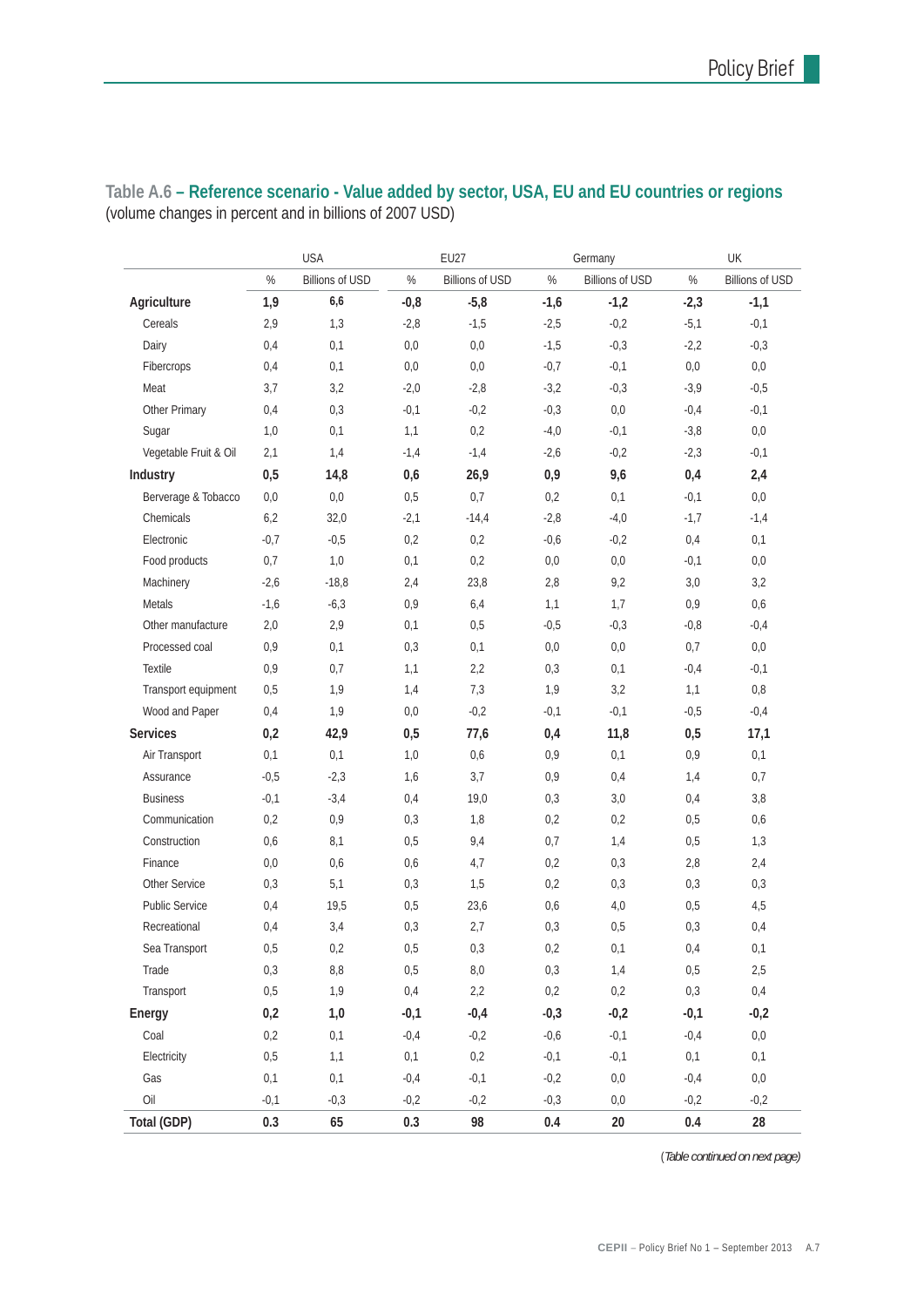|                       |        | France                 | Enlargment |                        | North Europe |                                  | South Europe |                       |
|-----------------------|--------|------------------------|------------|------------------------|--------------|----------------------------------|--------------|-----------------------|
|                       | $\%$   | <b>Billions of USD</b> | $\%$       | <b>Billions of USD</b> | $\%$         | <b>Billions of</b><br><b>USD</b> | $\%$         | <b>Billionsof USD</b> |
| Agriculture           | $-0,7$ | $-0,7$                 | 0,0        | 0,0                    | $-1,2$       | $-1,6$                           | $-0,5$       | $-1,1$                |
| Cereals               | $-1,9$ | $-0,2$                 | $-1,1$     | $-0,1$                 | $-3,2$       | $-0,1$                           | $-4,6$       | $-0,7$                |
| Dairy                 | 0,6    | 0,1                    | 0,4        | 0,1                    | $-0,9$       | $-0,2$                           | 2,9          | 0,6                   |
| Fibercrops            | $-0,1$ | 0,0                    | 0,4        | 0,1                    | $-0,1$       | $0,0$                            | 0,1          | 0,0                   |
| Meat                  | $-2,1$ | $-0,3$                 | $-1,3$     | $-0,6$                 | $-3,2$       | $-0,6$                           | $-1,0$       | $-0,4$                |
| Other Primary         | 0,0    | 0,0                    | 0,1        | 0,0                    | $-0,3$       | $-0,2$                           | 0,0          | 0,0                   |
| Sugar                 | $-1,7$ | $-0,1$                 | 7,3        | 0,7                    | $-5,9$       | $-0,2$                           | $-2,0$       | $-0,1$                |
| Vegetable Fruit & Oil | $-1,6$ | $-0,2$                 | $-0,4$     | $-0,1$                 | $-2,6$       | $-0,3$                           | $-1,2$       | $-0,6$                |
| Industry              | 0,5    | 3,2                    | 0,4        | 2,1                    | 0,8          | 6,1                              | 0,4          | 3,7                   |
| Berverage & Tobacco   | 0,5    | 0,1                    | 0,3        | $0,0$                  | 1,5          | 0,3                              | 0,4          | 0,1                   |
| Chemicals             | $-2,6$ | $-2,6$                 | $-1,6$     | $-1,1$                 | $-1,0$       | $-1,8$                           | $-2,6$       | $-3,5$                |
| Electronic            | 0,6    | 0,1                    | 1,0        | 0,2                    | $-0,1$       | 0,0                              | 0,4          | 0,1                   |
| Food products         | 0,0    | 0,0                    | $-0,1$     | 0,0                    | 0,0          | 0,0                              | 0,4          | 0,2                   |
| Machinery             | 2,2    | 2,4                    | 1,4        | 1,5                    | 3,1          | 4,4                              | 1,5          | $3,0$                 |
| Metals                | 1,1    | 1,1                    | 0,9        | 0,7                    | 1,0          | 1,1                              | 0,7          | 1,2                   |
| Other manufacture     | 1,1    | 0,4                    | 0,3        | 0,2                    | 0,0          | 0,0                              | 0,5          | 0,6                   |
| Processed coal        | 0,1    | 0,0                    | 0,0        | 0,0                    | 0,7          | 0,0                              | 0,3          | 0,0                   |
| Textile               | 1,4    | 0,3                    | 0,2        | 0,1                    | 1,9          | 0,3                              | 1,6          | 1,6                   |
| Transport equipment   | 1,5    | 1,2                    | 0,3        | 0,2                    | 2,3          | 1,6                              | 0,4          | 0,3                   |
| Wood and Paper        | 0,1    | 0,1                    | 0,3        | 0,2                    | 0,1          | $0,1$                            | 0,0          | 0,0                   |
| <b>Services</b>       | 0,3    | 6,9                    | 0,3        | 4,1                    | 0,8          | 24,0                             | 0,3          | 13,1                  |
| Air Transport         | 1,1    | 0,1                    | 1,2        | 0,0                    | 1,2          | 0,2                              | 0,7          | 0,1                   |
| Assurance             | 0,2    | 0,1                    | 0,2        | 0,0                    | 3,6          | 2,4                              | 0,5          | 0,1                   |
| <b>Business</b>       | 0,2    | 1,7                    | 0,4        | 1,2                    | 0,6          | 5,3                              | 0,3          | 3,8                   |
| Communication         | 0,2    | 0,1                    | 0,3        | 0,2                    | 0,5          | 0,5                              | 0,2          | 0,2                   |
| Construction          | 0,4    | 1,1                    | 0,4        | 0,7                    | 0,9          | 3,2                              | 0,4          | 1,8                   |
| Finance               | 0,0    | 0,1                    | 0,1        | 0,0                    | 1,6          | 1,9                              | 0,0          | 0,1                   |
| Other Service         | 0,2    | 0,2                    | 0,2        | 0,1                    | 0,4          | 0,4                              | 0,2          | 0,3                   |
| Public Service        | 0,3    | 2,6                    | 0,3        | 1,1                    | 0,9          | 7,7                              | 0,3          | 3,5                   |
| Recreational          | 0,3    | 0,4                    | 0,3        | 0,2                    | 0,7          | 0,7                              | 0,2          | $0,5$                 |
| Sea Transport         | 1,0    | 0,0                    | 0,6        | 0,0                    | 0,7          | 0,1                              | 1,1          | 0,0                   |
| Trade                 | 0,4    | 0,3                    | 0,4        | 0,2                    | $0,9$        | $0,8$                            | 0,5          | 2,4                   |
| Transport             | 0,4    | 0,3                    | 0,3        | 0,3                    | 0,6          | $0,8$                            | 0,4          | 0,3                   |
| Energy                | 0,1    | 0,1                    | 0,1        | 0,1                    | $-0,1$       | $-0,1$                           | 0,1          | 0,0                   |
| Coal                  | $-0,3$ | $0,\!0$                | $-0,1$     | $0,0$                  | $-0,3$       | $0,0$                            | $-0,2$       | $0,\!0$               |
| Electricity           | 0,1    | $0,1$                  | 0,1        | $0,1$                  | $0,1$        | 0,1                              | $0,1$        | $0,1$                 |
| Gas                   | $-0,2$ | $0,0$                  | $-0,1$     | 0,0                    | $-0,4$       | $-0,1$                           | $-0,3$       | $0,0$                 |
| Oil                   | $-0,1$ | 0,0                    | $-0,1$     | 0,0                    | $-0,2$       | $0,0$                            | $-0,2$       | 0,0                   |
| Total (GDP)           | 0.2    | $10$                   | 0.2        | 6                      | 0.6          | 16                               | 0.2          | 18                    |

**Table A.6 – Reference scenario - Value added by sector, USA, EU and EU countries or regions** *(continued)* (volume changes in percent and in billions of 2007 USD)

Note: these resuls complete the ones given in Table 4.